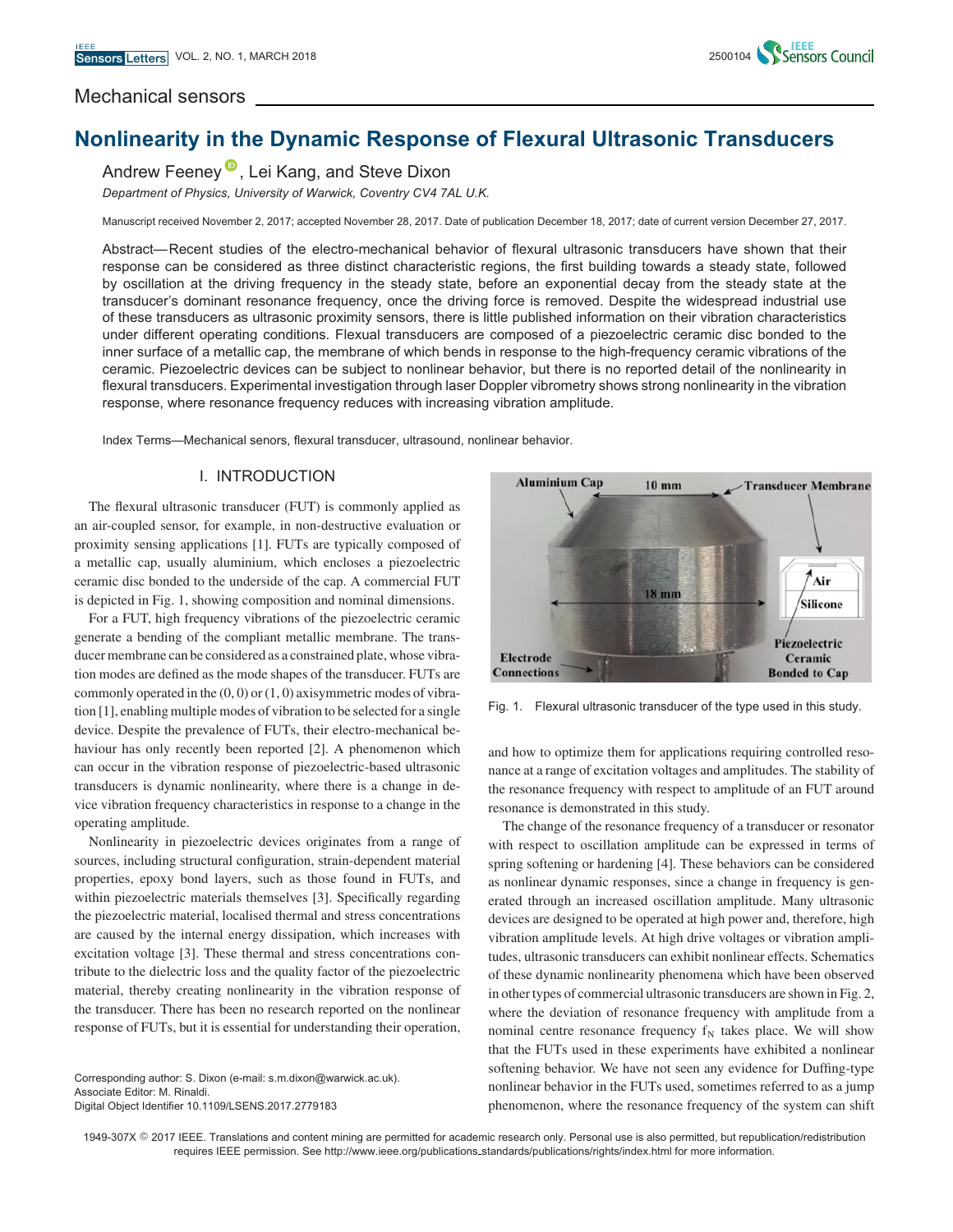

Fig. 2. Qualitative softening (dashed) and hardening (dotted) nonlinear behavior, compared to linearity (solid).

from one stable mode to another [3], [5], [6]. The nonlinearity we have observed is consistent with a softening or continuous decrease in the resonance frequency of the FUT with increasing vibration amplitude.

In this article, the decrease and increase in resonance frequency as a function of vibration amplitude adheres to accepted terminology in the form of softening and hardening nonlinearities, respectively [4], [6]. A softening nonlinearity occurs where resonance frequency decreases with increasing amplitude [4], [6], shown by the dashed curve, where the nominal resonance frequency of the linear amplitudefrequency response  $f_N$ , approaches a nonlinear softening resonance frequency, f<sub>S</sub>. Conversely, the increase in resonance frequency, termed a hardening nonlinearity [4], [6], is exhibited by the dotted curve, where  $f_N$  approaches  $f_H$ , the nonlinear hardening resonance frequency.

This investigation first analyses the electrical characteristics of a set of five commercially-available FUTs, where dynamic properties including electro-mechanical coupling factor, resonance frequency, and quality factor, are measured. This information is used to configure the experimental setup for the measurement of dynamic nonlinearity in the vibration response of all five FUTs, which is undertaken using single-point laser Doppler vibrometry.

# II. EXPERIMENTAL RESULTS

### *A. Electrical Characterization*

The FUT shown in Fig. 1 is a commercial-type (Multicomp) device. The set of five nominally identical FUTs are arbitrarily labelled as FUT 1–5. Prior to nonlinear characterization, the electrical characteristics of each FUT, all with a nominal resonance frequency of around 40 kHz, have been measured to provide information regarding the resonance of the FUTs which can be correlated with the nonlinear characterisation measurements, and also the quality factor of the devices. Electrical impedance analysis (Agilent 4294A) is an efficient method of determining the resonance properties of ultrasonic transducers. Each FUT needs to be driven at a range of frequencies around resonance in order to capture nonlinear behavior with sufficient resolution. The results of the electrical impedance analysis for the FUTs are shown in Fig. 3.

The FUTs studied in this research are in general fabricated with frequencies of their  $(0, 0)$  mode of  $39.5 \pm 1.5$  kHz. The results in Fig. 3 show that each transducer centre frequency falls within this range, where the FUT resonance frequency is that of lowest impedance in the spectra shown. Despite the fact FUTs are all designed to resonate in the (0, 0) mode at a nominal frequency of 40 kHz, minor variations in



Fig. 3. Resonance characterisation of the FUTs.



Fig. 4. Admittance loops for the FUTs.

cap geometry and fabrication can cause disparities. Measurements of the susceptance and conductance of the FUTs can be used to generate admittance loops, which, together with electrical impedance and phase measurements, can be used to determine electrical properties of the transducers, including the coupling coefficient  $k^2$ , and the mechanical quality factor  $Q_M$  [7], [8]. The admittance loops for the FUTs are exhibited in Fig. 4 and provide an immediate indication of the relative efficiency and quality of the FUTs.

A larger admittance loop signifies generally a more resonant device [8], and so the technique enables a practical method of device selection. The magnitudes of the  $k^2$  and  $Q_M$  properties are frequency dependent, and are calculated from the measured data for the FUTs using standard relationships [8], shown below in (1) and (2), where  $f_a$  and  $f_r$  are the anti-resonance and resonance frequencies, respectively;  $f_{rG}$  is the frequency of maximum conductance, and  $f_{1G}$  and  $f_{2G}$  are the halfmaximum frequencies, representing the bandwidth.

$$
k^2 = 1 - \left(\frac{f_r}{f_a}\right)^2\tag{1}
$$

$$
Q_M = \frac{f_{rG}}{f_{2G} - f_{1G}}.\tag{2}
$$

The electrical impedance information has been used to determine the frequency required to drive the FUTs at resonance. The calculated  $k^2$  and  $Q_M$  parameter magnitudes from the electrical characterisation are provided for reference in Table 1.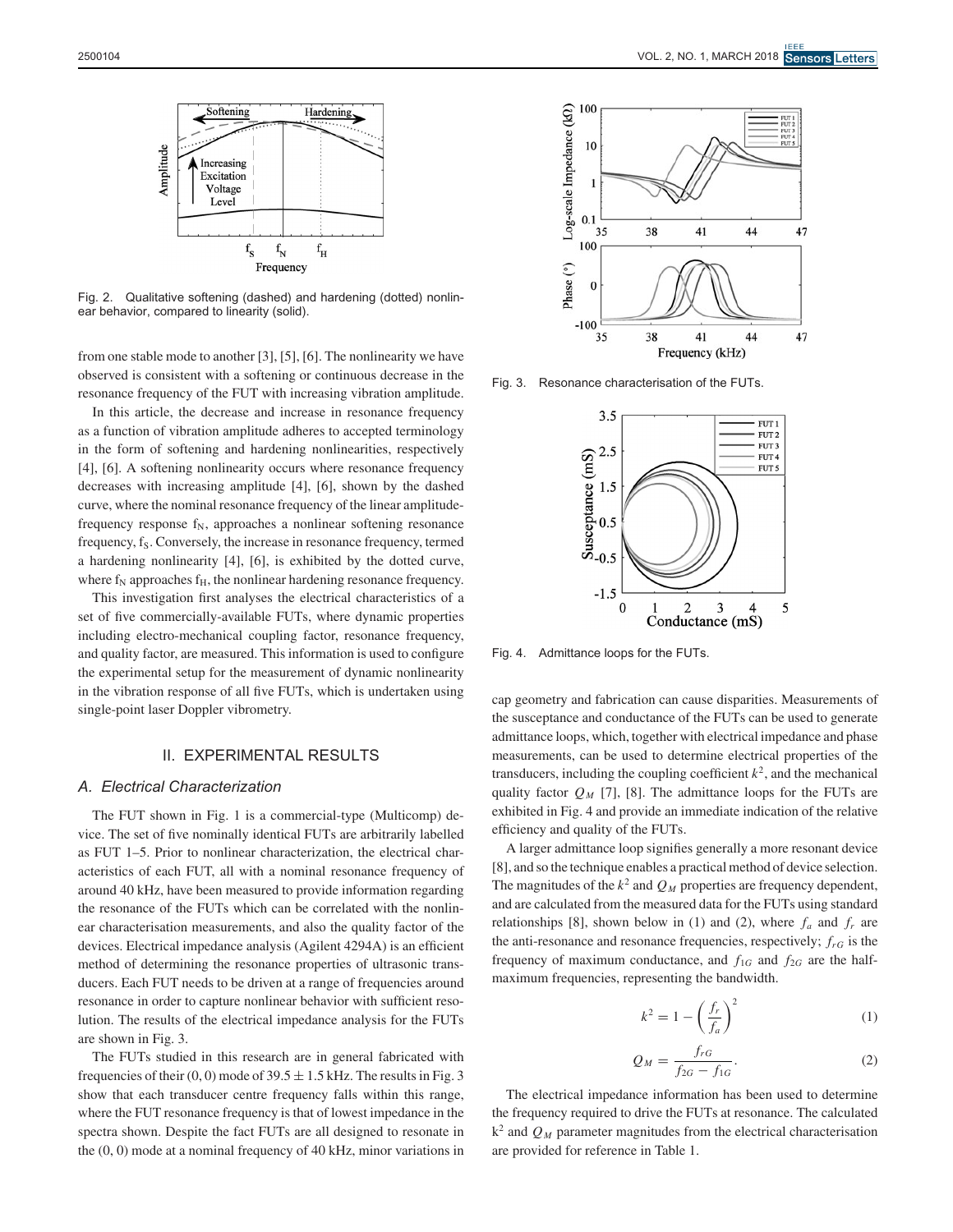Table 1. Dynamic Properties of the FUTs From Electrical Characterization and Laser Doppler Vibrometry, Where All Frequencies are in kHz.

| <b>FUT</b>      | $k^2$        | $Q_M$        | $f_r$        | LDV $f_r$ , nom. $4V_{n-n}$ | LDV $f_N - f_S$ (Hz), nom. $4 - 20 V_{p-p}$ |
|-----------------|--------------|--------------|--------------|-----------------------------|---------------------------------------------|
|                 | 0.33         | 71.01        | 39.51        | 40.00                       | 300                                         |
| 2               | 0.32         | 56.13        | 40.64        | 41.00                       | 200                                         |
| 3               | 0.33         | 56.71        | 39.97        | 40.40                       | 200                                         |
| 4               | 0.31         | 54.17        | 38.23        | 37.90                       | 200                                         |
| 5               | 0.32         | 49.75        | 39.72        | 40.10                       | 200                                         |
| Mean (St. Dev.) | 0.322(0.007) | 57.55 (7.16) | 39.59 (0.88) | 39.66 (0.90)                | 220 (40)                                    |



Fig. 5. Laser Doppler vibrometry setup.

# $1.5$ 3<sup>nd</sup> Poly, Fit R.M.S. Disp. Amp. (µm)  $\overline{0}$ 39.5 39.7 39.9 40.1 40.3 40.5 Frequency (kHz)

Fig. 6. The softening nonlinearity of FUT 1 at steady-state.

#### *B. Laser Doppler Vibrometry*

The center resonance frequency measured for each FUT from their respective electrical properties is used to define the measurement bandwidth for the nonlinear characterisation. To identify the nonlinearity in the amplitude-frequency response of the FUTs, a laser Doppler vibrometer (LDV, Polytec OFV-5000) was used to measure the velocity amplitude of the FUT membrane. The laser beam was directed perpendicular to the membrane surface and focused at its centre, for a range of drive frequencies around resonance, over a range of 1 kHz, and in 100 Hz steps, in order to capture the vibration behavior with sufficient resolution. This was performed for multiple excitation voltages, which produces different levels of FUT output amplitude. In each case, a burst sinusoidal wave signal was applied per voltage level for 150 cycles, used to minimize the influence of increased temperatures within the piezoelectric ceramic [9]. The experimental setup is shown in Fig. 5.

The vibration response of the FUTs were measured at excitation voltage levels from 3.83 V<sub>p-p</sub> to 18.23 V<sub>p-p</sub>, in nominal 4 V<sub>p-p</sub> increments, where the time-dependent velocity signal output from the FUT was recorded, stored as an output voltage from the LDV system. To convert this data into amplitude-frequency spectra, the root mean square (R.M.S.) method was applied, to provide an indication of resonance frequency. The time-dependent amplitude response of a FUT has been shown to be a superposition of steady-state and natural decay, or ring-down [2], where steady-state occurs due to a driving force applied to the FUT, and ring-down occurs upon the removal of the driving force. Based on this, the dynamic response of a FUT at different excitation voltage levels can be identified in the steady-state and ring-down regions separately. The displacement amplitude-frequency spectra for different voltage levels and drive frequencies are displayed in Fig. 6 for one of the FUTs, i.e., FUT 1, for its steady-state region response. A third-order polynomial fit has also been applied, which was calculated to both emphasize the trend in resonance frequency change,

as well as provide an indication of the true maximum displacement amplitude for each response spectrum.

An excitation voltage of  $3.83 V_{p-p}$  has produced an amplitudefrequency spectrum with a centre frequency of approximately 40.0 kHz. This result is a discrepancy of 1.23% compared to the centre frequency measured using electrical impedance analysis, shown in Fig. 3, a close correlation. An explanation for the discrepancy is that the vibration response of the FUT membrane is measured optically through LDV, which is not the case with electrical impedance analysis, and since the vibration of the FUT membrane is not instantaneously sinusoidal [2], there will be a discrepancy between the resonance frequency detected by different measurement systems.

It is evident from the amplitude-frequency spectra shown in Fig. 6, that as the excitation voltage level is increased, the vibration response of the FUT exhibits a softening nonlinear response. The dashed trendlines have been included for clarity in the illustration of the reduction in measured resonance frequency. For an excitation voltage of  $3.83 V_{p-p}$ , the resonance frequency of FUT 1 was measured to be approximately 40.0 kHz. Upon the application of a 18.23 V<sub>p-p</sub> excitation voltage, the measured resonance frequency had dropped to around 39.7 kHz, which is a reduction of around 300 Hz and 0.75%, and has significant implications in relation to how FUTs are operated in practice. Many applications utilising ultrasonic transducers require operation at a particular frequency, but also at a range of excitation voltages. This result shows that the resonance frequency, or the FUT driving for a given application, cannot be considered to be constant for different amplitudes of vibration.

However, the R.M.S. method cannot be used for the ring-down region, since displacement amplitude is not constant with time for natural decay. For ring-down, it is known that a FUT decays at resonance [2]. To identify any nonlinearity, the exponential signal was removed through curve-fitting, and a zero-crossing method was applied to obtain the frequency change. The results for this analysis for FUT 1 close to resonance, after an excitation signal of 40 kHz has been